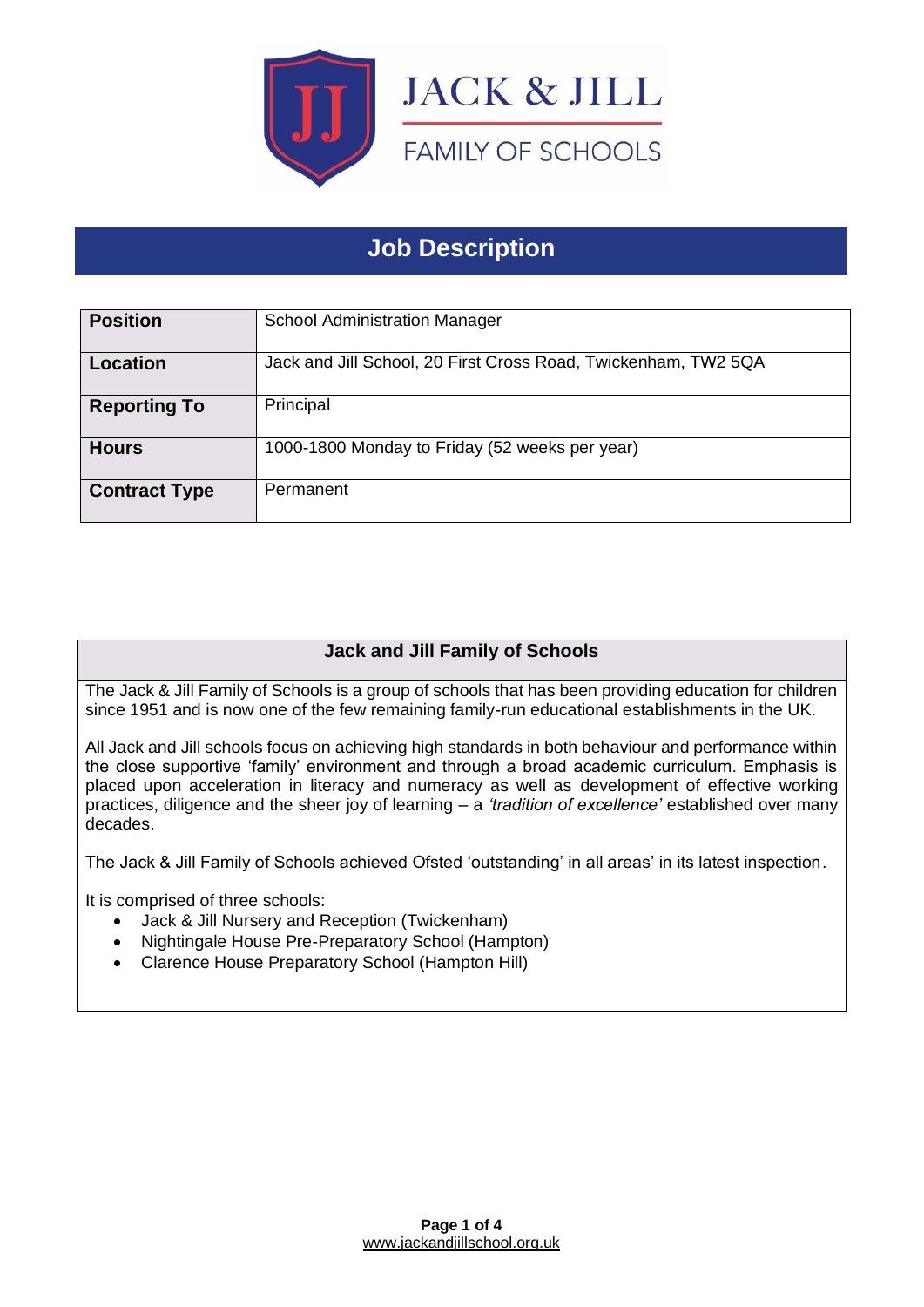#### **Safeguarding**

The Jack & Jill Family of Schools is committed to safeguarding and promoting the welfare of all stakeholders. To meet this responsibility, we follow a rigorous selection process. All successful candidates will be subject to an enhanced Disclosure and Barring Service check.

#### **Structure Chart**

**Principal** ! School Administration Manager ! School Administrators and Facilities Team

#### **Purpose of Role**

The School Administration Manager is responsible for providing professional management of the administration and facilities functions to enhance their effectiveness in supporting the high standards required at the schools.

The job holder will promote the highest standards of business ethos within the administrative function of the schools and strategically ensure the most effective use of resources in support of the schools' learning objectives.

The job holder will provide efficient administrative support to the Family of Schools to ensure the efficient operation of the school administration throughout the year.

#### *Job Content*

*This job description may be amended at any time following discussion between the line manager and the member of staff to meet the requirements of the Family of Schools*

#### **1. Operational**

- To organise and manage administrative and facilities staff to ensure the efficient operation of these aspects of the business.
- Provide accurate and timely administration support for all school functions.
- Provide first point of contact for visitors, prospective parents, current parents and pupils.
- Manage office systems and procedures, ensuring compliant with internal policies and best practice, streamlining processes to improve efficiency.
- Manage the School's Management Information System, ensuring up-to-date, liaising with parents to ensure all entries are completed and on time
- Ensure pupil IT accounts are implemented in good time and for a variety of applications.
- Monitor pupil absence, including completing any statutory returns. Prepare reports as required.
- Manage the registration and de-registration process and ensure new pupils are registered and de-reregistered promptly in accordance with statutory requirements.
- Support the HR Manager with HR administration including recruitment administration, overseeing staffing levels and ensuring cover and reporting of staff absences.
- First point of contact for premises issues to ensure safety of the site. Be the point of contact for any emergencies and liaise with the appropriate emergency services and parents.
- Work with colleagues in the Jack & Jill Family of Schools on tasks and projects which pertain to all three schools in the Family.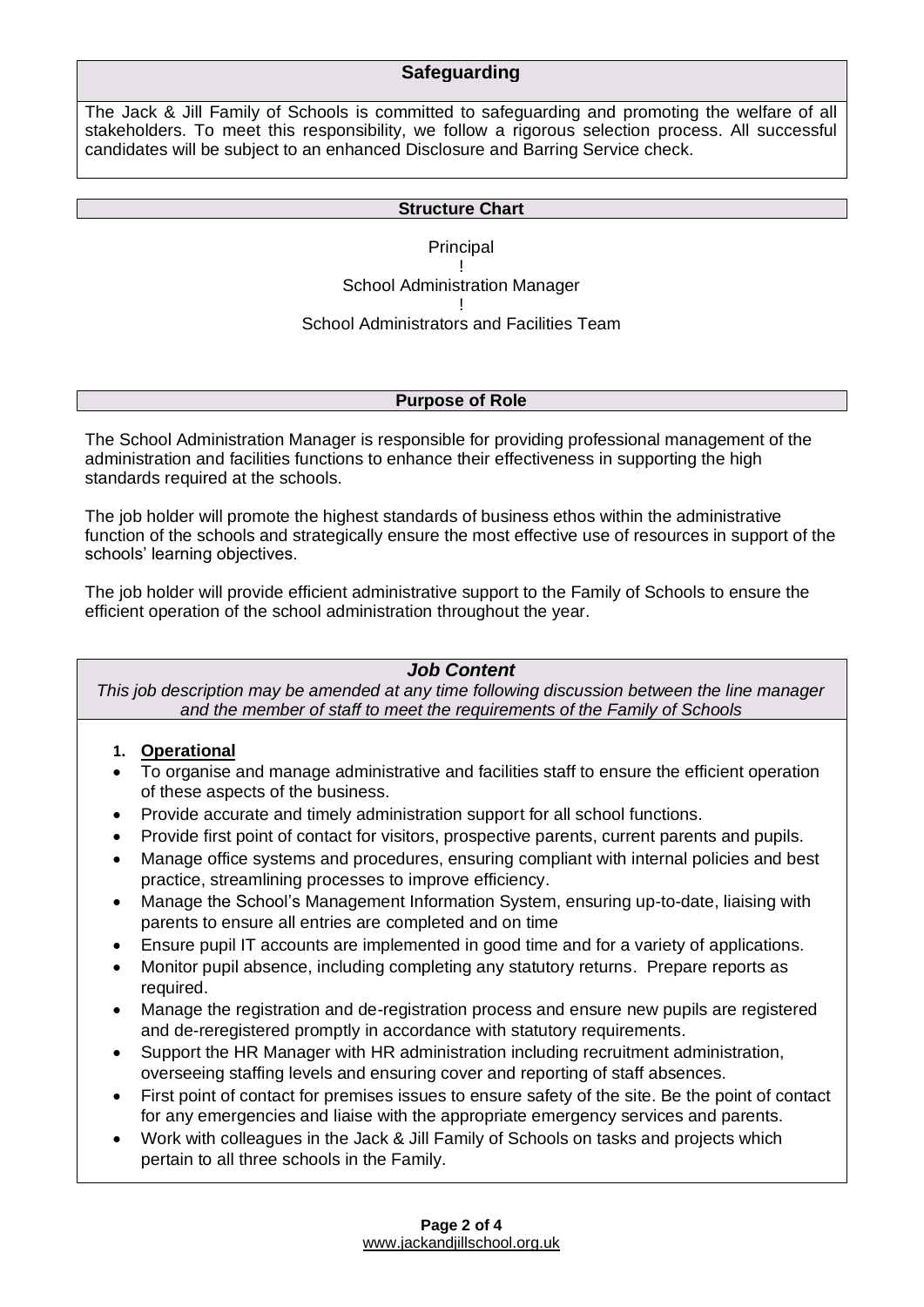#### **2. Leadership**

• To lead the administrative and facilities staff to ensure high quality service to all at the schools and secure continual improvement. Have regular meetings with direct reports and participate in their appraisals.

### **SAFEGUARDING**

The job holder has due regard for safeguarding and promoting the welfare of the children and will be required to follow the child protection procedures outlined in the School's Safeguarding Policy.

## **OTHER DUTIES**

Other duties at an appropriate level may be required. Whilst every effort has been made to explain the main duties and responsibilities of the role, there may be other duties to ensure the success of the school.

## **Person Specification**

| <b>Attributes</b> |                                                                                                                                                                                                                                                                                                                                                                                                                                                                                                                                                                                                                                                                                                                                                                                                                                                                                                 |
|-------------------|-------------------------------------------------------------------------------------------------------------------------------------------------------------------------------------------------------------------------------------------------------------------------------------------------------------------------------------------------------------------------------------------------------------------------------------------------------------------------------------------------------------------------------------------------------------------------------------------------------------------------------------------------------------------------------------------------------------------------------------------------------------------------------------------------------------------------------------------------------------------------------------------------|
| Qualifications    | Ideally educated to degree level<br>$\bullet$                                                                                                                                                                                                                                                                                                                                                                                                                                                                                                                                                                                                                                                                                                                                                                                                                                                   |
| <b>Skills</b>     | At least three years' experience in office<br>$\bullet$<br>management/administration including HR administration<br>An educational background is desired but not compulsory<br>$\bullet$<br>Line management experience preferable<br>$\bullet$<br>Highly organised, ability to work independently, be able to<br>$\bullet$<br>prioritise, problem solve, and manage workload to meet deadlines<br>Excellent interpersonal skills and confidence to communicate<br>$\bullet$<br>effectively with colleagues and prospective parents<br>Excellent written communication skills, able to compose<br>$\bullet$<br>correspondence fluently and with accuracy<br>Excellent ICT skills including experience of working with school<br>$\bullet$<br>MIS systems<br>Self-starter and flexible with the ability to drive change and make<br>$\bullet$<br>processes more streamlined, efficient and robust |
| Vision            | Evidence of experience in improving processes within a<br>$\bullet$<br>commercial setting                                                                                                                                                                                                                                                                                                                                                                                                                                                                                                                                                                                                                                                                                                                                                                                                       |
| <b>Behaviour</b>  | Demonstrates high standards of personal integrity, loyalty,<br>$\bullet$<br>discretion and professionalism<br>A calm and authoritative manner with a visible presence around<br>$\bullet$<br>the school<br>Strong teamwork skills, willing and able to collaborate<br>$\bullet$<br>Polite, courteous and respectful to colleagues and members of the<br>$\bullet$<br>public<br>Ability to maintain confidentiality<br>$\bullet$<br>Knowledge and commitment to data security and protection<br>$\bullet$                                                                                                                                                                                                                                                                                                                                                                                        |
| Safeguarding      | Commitment to safeguarding and welfare of all stakeholders<br>$\bullet$                                                                                                                                                                                                                                                                                                                                                                                                                                                                                                                                                                                                                                                                                                                                                                                                                         |

**Application Process**